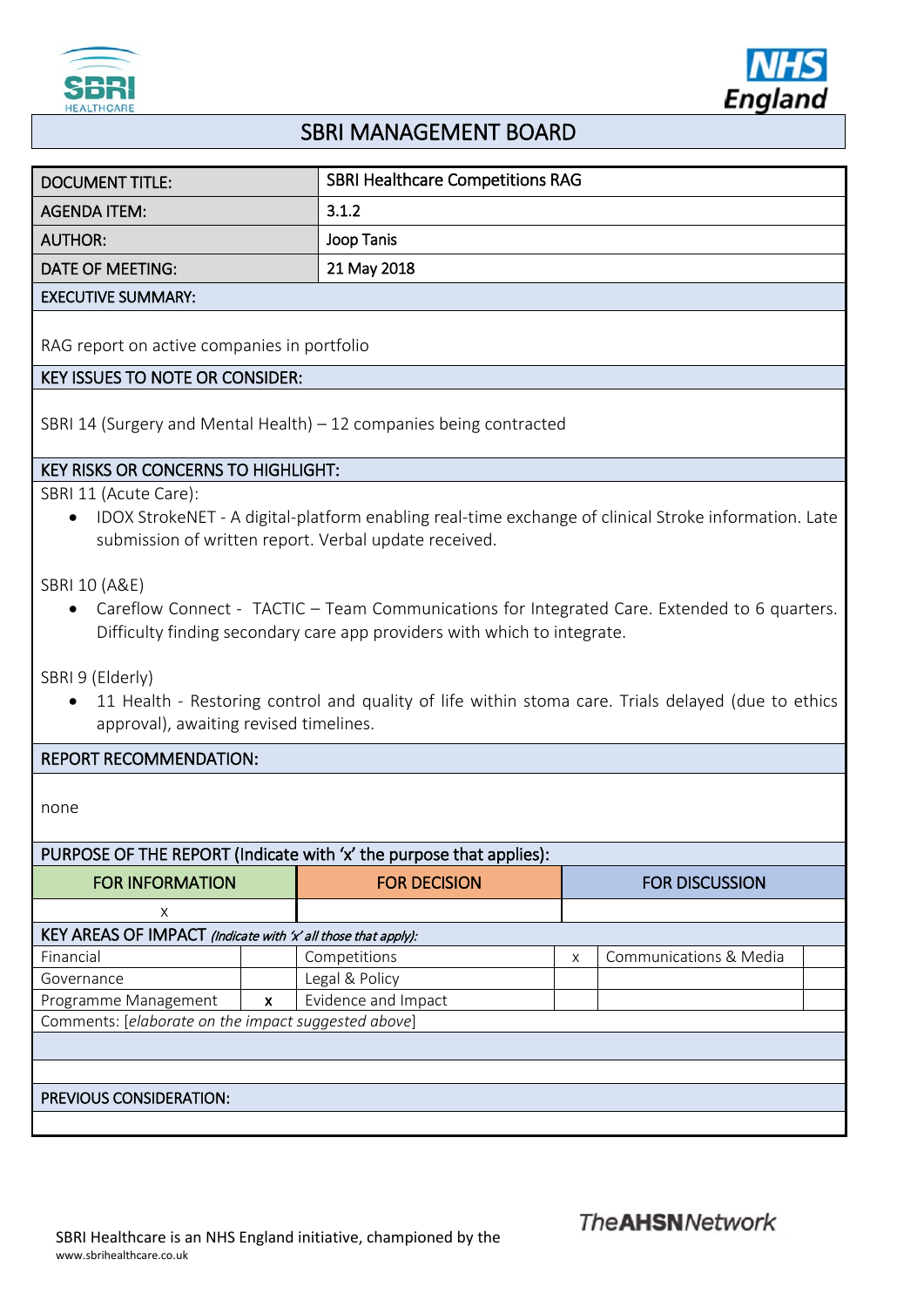| Kev: | <b>On Track, low risk</b> | <b>Variances, Monitoring Required</b> | <b>SBRI Support Needed (FAR &amp; Board)</b> |
|------|---------------------------|---------------------------------------|----------------------------------------------|
|      |                           |                                       |                                              |

**Phase 1 Monitoring of Spring 2017 Competition (SBRI 13)**

| <b>Company</b>                                               | <b>Title</b>                               | <b>Comment on Review Meeting</b>        |  |  |
|--------------------------------------------------------------|--------------------------------------------|-----------------------------------------|--|--|
| Cancer - Screening, Earlier Diagnostics & Faster Diagnostics |                                            |                                         |  |  |
| Aidence                                                      | Lung cancer screening pathway              | Q1 report 23 Mar 2018                   |  |  |
|                                                              | powered by Artificial Intelligence         | Visit HEE for HE and review 22 Mar 2018 |  |  |
| C the Signs                                                  | C the Signs - Fighting Cancer with Early   | Q1 report 21 Mar 2018<br>$\bullet$      |  |  |
|                                                              | <b>Diagnosis</b>                           | Visit HEE for HE review 20 Apr 2018     |  |  |
| <b>Cambridge Oncometrix</b>                                  | Prostate Liquid Biopsy Test for Risk       | Q1 report 21 Mar 2018                   |  |  |
|                                                              | <b>Stratification for Prostate Cancer.</b> | Visit HEE for HE and review 5 Apr 2018  |  |  |
| Chromition                                                   | Digital High Throughput Screening          | Q1 report 21 Mar 2018                   |  |  |
|                                                              | <b>Platform for Rapid Cancer Diagnosis</b> | Visit HEE for HE review 25 Apr 2018     |  |  |
| Corporate Health                                             | Creating highly automated, primary-        | Q1 report 21 Mar 2018                   |  |  |
| International                                                | care delivered video capsule               | Visit HEE for HE and review 5 Apr 2018  |  |  |
|                                                              | endoscopy diagnostics                      |                                         |  |  |
| Deepmed IO                                                   | Deep Learning powered Metastases           | Q1 report 23 Mar 2018                   |  |  |
|                                                              | Detection System for Digital Pathology     | Visit HEE for HE review 18 Apr 2018     |  |  |
| <b>FaHRAS</b>                                                | <b>FaHRAS Cancer Risk Assessment</b>       | Q1 report 21 Mar 2018                   |  |  |
|                                                              | Software                                   | Visit HEE for HE review 26 Apr 2018     |  |  |
| Oncimmune                                                    | EarlyCDT-Lung+ for Cancer Risk             | Q1 report 21 Mar 2018                   |  |  |
|                                                              | Stratification of Indeterminate            | Visit HEE for HE and review 27 Mar 2018 |  |  |
|                                                              | <b>Pulmonary Nodules</b>                   |                                         |  |  |
| <b>Skin Analytics</b>                                        | Expansion of skin cancer diagnosis         | Q1 report 21 Mar 2018                   |  |  |
|                                                              | service                                    | Visit HEE for HE review 19 Apr 2018     |  |  |
| Vodca                                                        | Augmented Microbiome-mediated              | Q1 report due 23 Mar 2018               |  |  |
|                                                              | <b>Breath Test for Earlier Oesophago-</b>  | Visit HEE for HE and review 3 Apr 2018  |  |  |
|                                                              | gastric Cancer diagnosis (AMBEC)           |                                         |  |  |

#### **Phase 2 Monitoring of Autumn 2016 Competition (SBRI 12)**

| <b>Company</b>                                  | <b>Title</b>                           | <b>Comment on Review Meeting</b>                                     |  |
|-------------------------------------------------|----------------------------------------|----------------------------------------------------------------------|--|
| GP of the Future - Workload & Demand Management |                                        |                                                                      |  |
| Doc Abode                                       | Primary Care at Scale - upskilling an  | Q1 review meeting 13 <sup>th</sup> April 2018. Possible visit in May |  |
|                                                 | 'on-demand' workforce                  | Have changed subcontractor which has led to delays.<br>$\bullet$     |  |
|                                                 |                                        | New subcontractor is ADI                                             |  |
| iPlato                                          | Saibot - smart virtual waiting room to | Q1 report review 12 Apr 2018                                         |  |
|                                                 | free up GP capacity                    |                                                                      |  |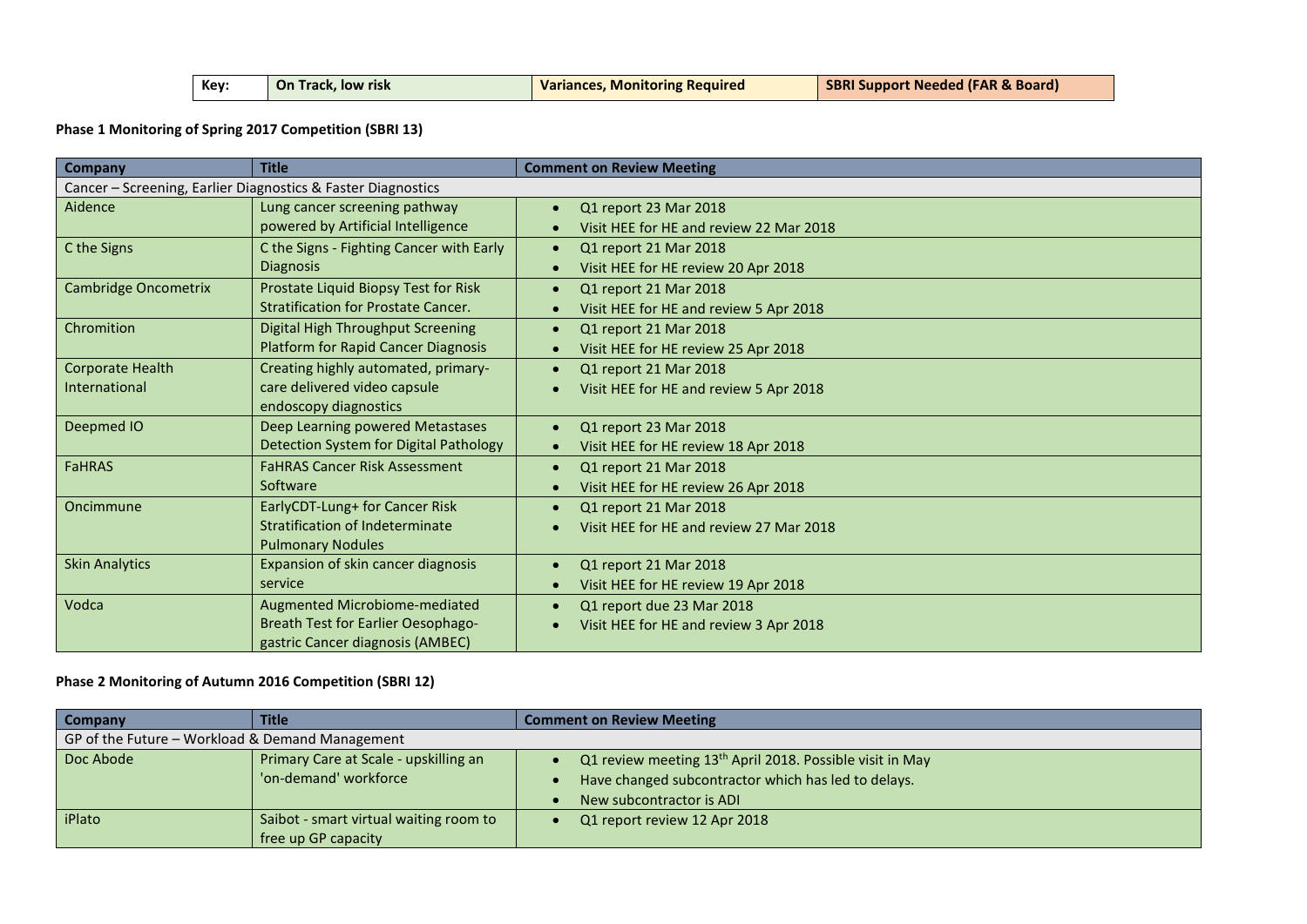|                                                 |                                          | Already receiving revenues on work achieved in Phase 1 and Phase 2 (£450K) via successful<br>$\bullet$<br>application to £45M GP fund from NHS |
|-------------------------------------------------|------------------------------------------|------------------------------------------------------------------------------------------------------------------------------------------------|
|                                                 |                                          | In touch with Imperial AHSN following alumni event<br>$\bullet$                                                                                |
| Xim                                             | ViVa - Visual Vitals passive vital signs | Q1 report received<br>$\bullet$                                                                                                                |
|                                                 | measurement in primary care              | Q1 review 24 April<br>$\bullet$                                                                                                                |
|                                                 |                                          | Waiting ethics approval from Portsmouth & So'ton                                                                                               |
|                                                 |                                          | Good engagement with Wessex AHSN - helping with GP recruitment                                                                                 |
| GP of the Future - Diagnostics & Earlier Triage |                                          |                                                                                                                                                |
| Fraunhofer UK Research                          | NIRASA: Nanophotonic Interferometer      | Q1 review meeting 30 Apr 2018                                                                                                                  |
|                                                 | for Rapid Antibiotic Susceptibility      | Q1 report received                                                                                                                             |
|                                                 | Assessment                               |                                                                                                                                                |
| MedtechtoMarket                                 | A rapid, low cost test for early         | Q1 review meeting 1 May 2018                                                                                                                   |
| Consulting                                      | detection of Sepsis                      |                                                                                                                                                |
| GP of the Future - Self Care                    |                                          |                                                                                                                                                |
| <b>CRIL</b>                                     | Low Cost Self-Care Asthma Monitor        | Q1 report due 23 Mar 2018                                                                                                                      |
|                                                 |                                          | Q1 review meeting 29 <sup>th</sup> March 2018. EAHSN participated                                                                              |
|                                                 |                                          | Design modified to avoid condensation<br>$\bullet$                                                                                             |
| Dovetail Digital (prev.                         | Coordinating accountable care using      | Q1 review meeting 28 <sup>th</sup> March 2018. UCLP participated<br>$\bullet$                                                                  |
| Covolution)                                     | <b>Blockchain technology</b>             | On track with timelines<br>$\bullet$                                                                                                           |
|                                                 |                                          | Current focus is INPS Vision, as in use at trial site in Bradford, rather than EMIS & System1<br>$\bullet$                                     |
|                                                 |                                          | although developing the former                                                                                                                 |
|                                                 |                                          | Commercialisation needs to focus on EHR vendors not NHS                                                                                        |
|                                                 |                                          | Still hung up on patient consent and providing patient facing apps and thinks this will drive sales<br>$\bullet$                               |
| <b>MSK Note</b>                                 | Enabling musculoskeletal patients to     | Q1 report review 26 Apr 2018<br>$\bullet$                                                                                                      |
|                                                 | effectively self-manage their long-term  | Assessing whether ethics required for trials<br>$\bullet$                                                                                      |
|                                                 | conditions.                              | Working with KSS AHSN<br>$\bullet$                                                                                                             |
| MyWay Digital Health                            | MyDiabetesMyWay; Transforming            | Q1 review meeting 18 <sup>th</sup> April 2018. SWAHSN attended<br>$\bullet$                                                                    |
|                                                 | <b>Patient Self Management</b>           | Good clinical engagement<br>$\bullet$                                                                                                          |
| <b>Orsus Medical</b>                            | Non-invasive blood glucose monitoring    | Q1 report sent, Q1 review 27 Apr 2018<br>$\bullet$                                                                                             |
|                                                 |                                          | Seeking quotes from Profil in Germany as an alternative site for clamp testing as Liverpool<br>$\bullet$                                       |
|                                                 |                                          | Hospital are prevaricating due to rebuilding work.                                                                                             |

## **Phase 2 Monitoring of Spring 2016 Competition (SBRI 11)**

| <b>Company</b>                                            | <b>Title</b>                                              | <b>Comment on Review Meeting</b> |                                                                                               |
|-----------------------------------------------------------|-----------------------------------------------------------|----------------------------------|-----------------------------------------------------------------------------------------------|
| Improving Patient Flow in Acute Care – In-patient Journey |                                                           |                                  |                                                                                               |
| <b>IDOX</b> (prev 6PM                                     | StrokeNET - A digital-platform enabling $\parallel$ In Q3 |                                  |                                                                                               |
| Management)                                               | real-time exchange of clinical Stroke                     |                                  | Q1 review 26 <sup>th</sup> Jan 2018. Q2 report overdue                                        |
|                                                           | information                                               |                                  | Close clinical collaboration with UCL, although risk of developing UCL specific functionality |
|                                                           |                                                           |                                  | Developing separate clinical facing and patient facing functionality                          |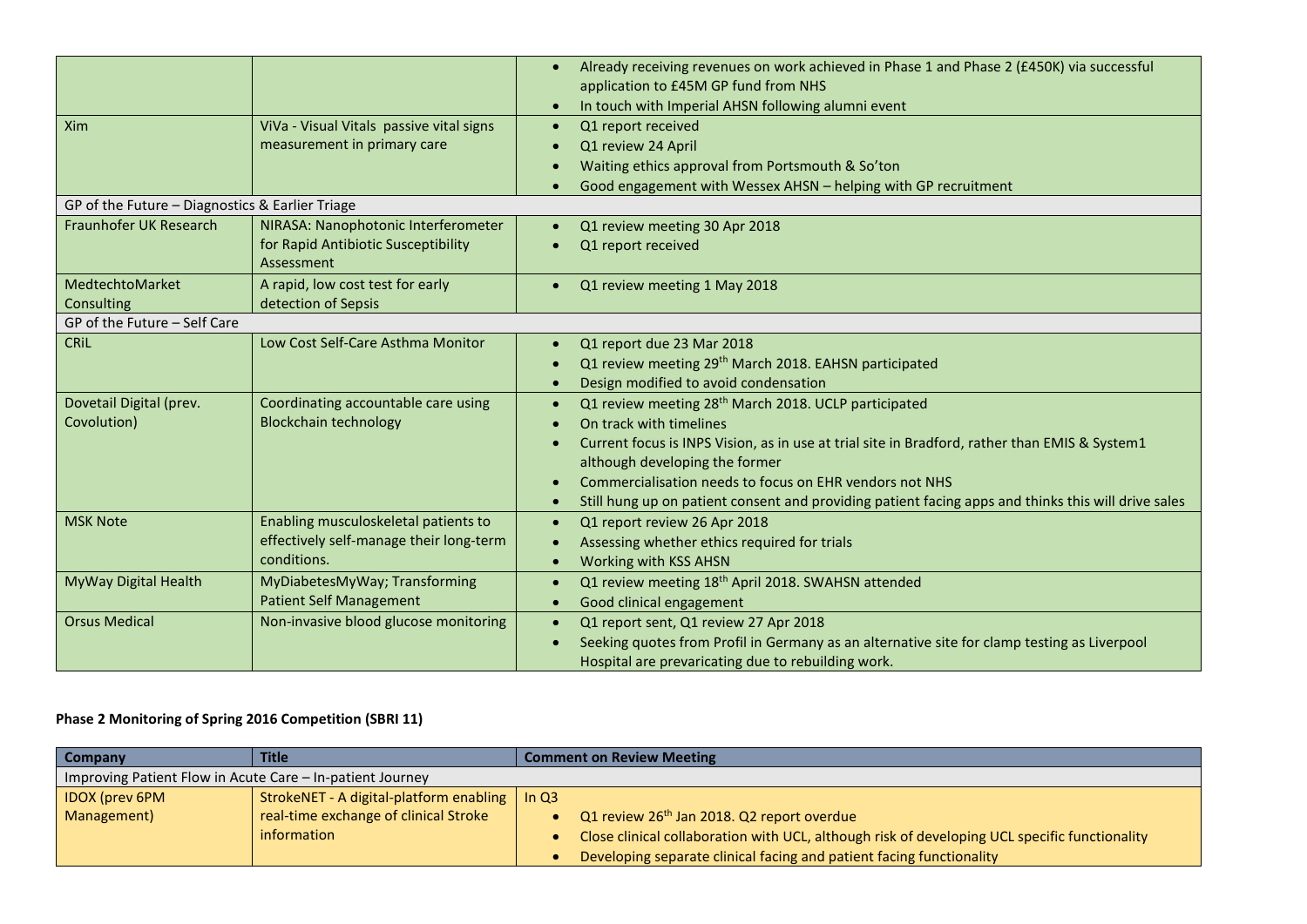| Improving Patient Flow in Acute Care - Resource Usage |                                                                        |                        |                                                                                                    |  |
|-------------------------------------------------------|------------------------------------------------------------------------|------------------------|----------------------------------------------------------------------------------------------------|--|
| <b>Beamline Diagnostics</b>                           | Novel technology for screening colonic<br>polyps and streamlining      | In $Q3$<br>$\bullet$   | Q2 visit 11 <sup>th</sup> April - Oxford AHSN invited, but did not attend. K. Livingstone attended |  |
|                                                       | histopathology.                                                        | $\bullet$              | Trial expanded over multiple sites. Patient recruitment underway                                   |  |
|                                                       |                                                                        |                        |                                                                                                    |  |
| <b>Highland Biosciences</b>                           | Improving efficiency of acute care with                                | In $Q3$                |                                                                                                    |  |
|                                                       | a near-patient coagulopathy biosensor                                  | $\bullet$              | Latest report shows milestones on track                                                            |  |
|                                                       |                                                                        | $\bullet$              | Waiting on output from Innovate UK funded project for next milestones due in Jun                   |  |
|                                                       |                                                                        | $\bullet$              | Q3 report due 4 <sup>th</sup> July                                                                 |  |
| <b>Nervecentre Software</b>                           | Electronic CUR- Enhancing patient flow                                 | In $Q2$                |                                                                                                    |  |
|                                                       | and facilitating appropraite discharge                                 | $\bullet$              | Q2 visit 11 <sup>th</sup> April (Oxford AHSN invited, but did not attend)                          |  |
|                                                       |                                                                        | $\bullet$              | Trial includes 2000 beds in 3 hospitals in Leics                                                   |  |
|                                                       |                                                                        | $\bullet$              | Winter pressures delayed deployment but have buy in at senior levels                               |  |
|                                                       | Improving Patient Flow in Acute Care - Discharge Efficiency            |                        |                                                                                                    |  |
| Caresourcer                                           | Care Sourcer - Improving Patient Flow                                  | In $Q3$                |                                                                                                    |  |
|                                                       | <b>Whilst Promoting Choice</b>                                         | $\bullet$<br>$\bullet$ | Q2 review 17th Apr 2018<br>Trial in Gloucs care homes and acute trust until Sept                   |  |
|                                                       |                                                                        |                        | Achieving revenue (£125K) from private referrals                                                   |  |
|                                                       | Self Care in Children with LTCs - Assisting & Restoring Function       |                        |                                                                                                    |  |
| ADI                                                   | Let Me Show U!                                                         | In $Q3$                |                                                                                                    |  |
|                                                       |                                                                        | $\bullet$              | Q2 review 9 <sup>th</sup> Apr. Visit 17 May ?                                                      |  |
|                                                       |                                                                        | $\bullet$              | Initial stakeholder discussions complete.                                                          |  |
|                                                       |                                                                        | $\bullet$              | Waiting IG sign off                                                                                |  |
|                                                       |                                                                        | $\bullet$              | Patient / wider user recruitment ok but time consuming. May need to scale back from 250 users      |  |
| <b>Open Bionics</b>                                   | Affordable, 3D-printed, robotic                                        | In $Q3$                |                                                                                                    |  |
|                                                       | prostheses for children and young                                      | $\bullet$              | Q1 review 14 <sup>th</sup> Feb 2018 (WE AHSN invited, but did not attend)                          |  |
|                                                       | people                                                                 | $\bullet$              | Revising Q1 report to fully reflect latest situation                                               |  |
|                                                       |                                                                        |                        | Q2 report due in April                                                                             |  |
|                                                       |                                                                        |                        |                                                                                                    |  |
|                                                       | Self Care in Children with LTCs - Self Care & Remote Monitoring        |                        |                                                                                                    |  |
| Aseptika                                              | REACH-OUT: Self-care, remote                                           | In $Q3$                |                                                                                                    |  |
|                                                       | monitoring and eLearning for CYP with<br>co-morbidities.               | $\bullet$              | Q2 visit 26th March 2018, EAHSN participated                                                       |  |
|                                                       |                                                                        | $\bullet$              | Milestones on track                                                                                |  |
|                                                       |                                                                        | $\bullet$              | Expecting ethics sign off in May/June                                                              |  |
| Innerstrength                                         | Using Remote Technologies to<br>Decrease the Burden of Cystic Fibrosis | In $Q3$<br>$\bullet$   | Q2 review meeting 26 <sup>th</sup> April 2018                                                      |  |
|                                                       |                                                                        | $\bullet$              | Trial partner now Nuffield Health CF programme, as they get NHS referrals. Trial to start in       |  |
|                                                       |                                                                        |                        | March. Aiming to recruit 40 CYP age 12-16.                                                         |  |
| <b>Therapy Box</b>                                    | VocaTempo: Advanced communication                                      | In $Q3$                |                                                                                                    |  |
|                                                       | technology for children with speech                                    | $\bullet$              | Q2 review 28th March 2018. Imperial AHSN attended                                                  |  |
|                                                       | impairments                                                            | $\bullet$              | Internal testing now and testing on twenty CYP in April                                            |  |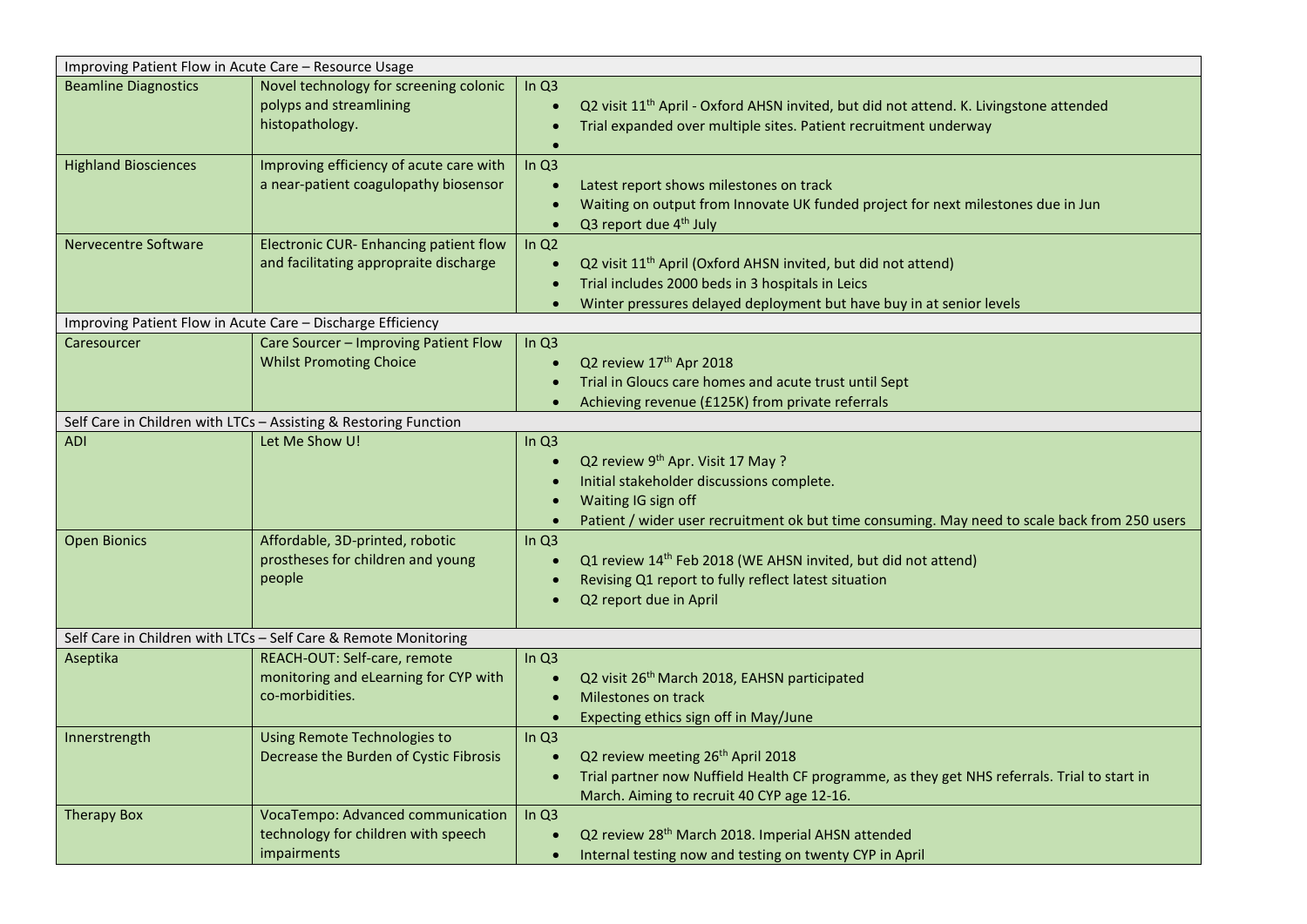#### **Phase 2 Monitoring of Autumn 2015 Competition – Reducing Pressure on Urgent & Emergency Care (SBRI 10)**

| <b>Company</b>                 | <b>Title</b>                                                                         | <b>Comment on Review Meeting</b>                                                                                                                                                                                                                                                                                           |
|--------------------------------|--------------------------------------------------------------------------------------|----------------------------------------------------------------------------------------------------------------------------------------------------------------------------------------------------------------------------------------------------------------------------------------------------------------------------|
| <b>Resource Planning</b>       |                                                                                      |                                                                                                                                                                                                                                                                                                                            |
| 365Response                    | Healthcab for Healthcare professionals<br>- delivering system flow                   | Project complete - 23 April. YHAHSN participated<br>Already achieving revenues<br>Keen to integrate with EMIS and others<br>Mid Essex GP trial successful and evidence of cost savings but has gone quiet                                                                                                                  |
| Snap40                         | Feasibility Study Senda: A pro-active<br>patient health monitoring platform          | In Q5<br>Interim report sent 6 Mar 2018<br>Final report due 11 May 2018, waiting stats from Edinburgh Clinical Trial Unit (due Mar/Apr)<br>Final review mtg 15 May<br>Close to achieving revenues<br>Have raised £2.1M funding                                                                                             |
| <b>Coordinating Admissions</b> |                                                                                      |                                                                                                                                                                                                                                                                                                                            |
| <b>Biovici</b>                 | Traumatic Brain Injury (TBI) - Point-of-<br>Care Diagnostics Test".                  | In Q5<br>Report in Feb?                                                                                                                                                                                                                                                                                                    |
| Healthera                      | Serket - Remote treatment<br>management and A&E life-saver kit                       | In Q5<br>Report end of Feb?                                                                                                                                                                                                                                                                                                |
| <b>Preventing Admissions</b>   |                                                                                      |                                                                                                                                                                                                                                                                                                                            |
| Microbiosensor                 | Reduce admissions through rapid<br>diagnosis of urinary infections in the<br>elderly | Project Complete. Final review meeting 19 <sup>th</sup> April 2018 - GM AHSN participated in final review<br>Have raised £1.4M funding<br>Product development continues                                                                                                                                                    |
| <b>Careflow Connect</b>        | <b>TACTIC - Team Communications for</b><br><b>Integrated Care</b>                    | In Q4 - Requested extension to Sept 2018<br>Tech development on track<br>Q4 report arrived April 2018<br>Delays with finding and engaging $3rd$ party app providers and integrating with acute trusts<br>WoE AHSN participated in Q1 review<br>$\bullet$                                                                   |
| <b>Digital Care Planning</b>   | <b>Patient Facing Advanced Care Plans</b>                                            | In Q5 - Requested extension to Jun 2018<br>Q4 review 3 May 2018 - On track with tech development. Dialogue with Co-ordinate My Care<br>(CMC) continues. EMIS integration initiated also.<br>Have trials with Marie Curie volunteers and CMC.<br>Developing chatbot version also<br>Imperial AHSN participated in Q1 review |

**Phase 2 Monitoring of Spring 2015 Competition – Addressing Functional Needs in the Elderly (SBRI 9)**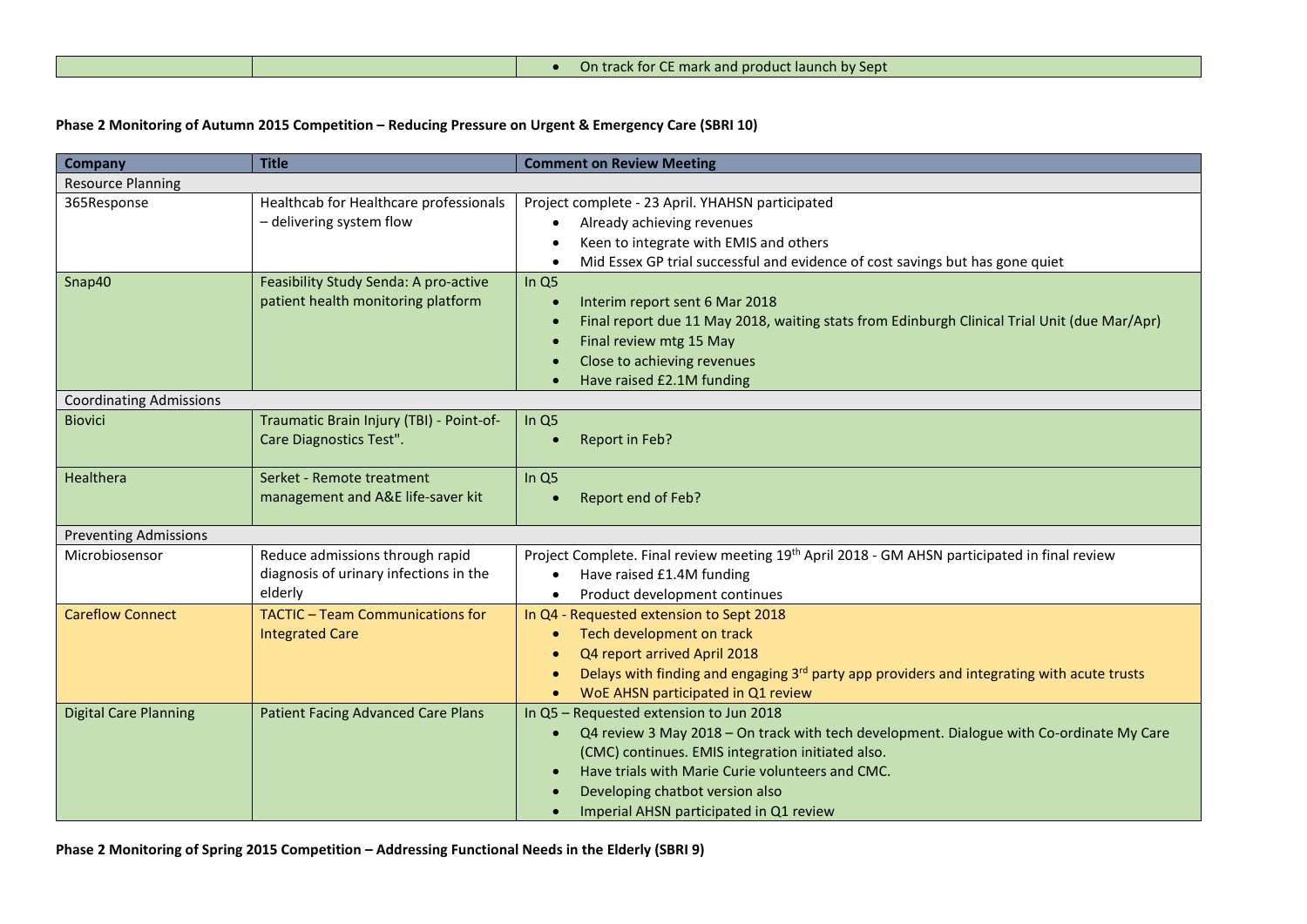| <b>Company</b>                 | <b>Title</b>                                                                                                                                                         | <b>Comment on Review Meeting</b>                                                                                                                                                                                                                                                                                                                                                                                                 |  |  |
|--------------------------------|----------------------------------------------------------------------------------------------------------------------------------------------------------------------|----------------------------------------------------------------------------------------------------------------------------------------------------------------------------------------------------------------------------------------------------------------------------------------------------------------------------------------------------------------------------------------------------------------------------------|--|--|
| Urinary & Faecal Incontinence  |                                                                                                                                                                      |                                                                                                                                                                                                                                                                                                                                                                                                                                  |  |  |
| <b>JVS</b>                     | Development of a simple, one-step<br>cleaning method for intermittent<br>catheters to enable frail, disabled and<br>older people to easily reuse their<br>catheters  | In $Q6$<br>Catch up with Joop in March<br>Final report due March?<br>$\bullet$                                                                                                                                                                                                                                                                                                                                                   |  |  |
| Lucid                          | Development of An-i-sys, a rapid<br>diagnosis for the causes of faecal<br>incontinence by complete<br>investigation of anorectal function in<br>one patient session. | Project Complete. Final project review 6 <sup>th</sup> Feb 2018<br>Trials on going<br>٠<br>CE mark (Measurement) expected April 2018<br>Product launch 2019<br>٠<br>GM AHSN participated in final review<br>$\bullet$                                                                                                                                                                                                            |  |  |
| <b>Functional Difficulties</b> |                                                                                                                                                                      |                                                                                                                                                                                                                                                                                                                                                                                                                                  |  |  |
| <b>Ally Labs</b>               | Ally - Smart Home Care                                                                                                                                               | In Q <sub>6</sub><br>Interim report received (7 May). Final report due mid June 2018<br>Care trial on going, although delayed start, due to finish by Apr 2018<br>$\bullet$<br>Imperial AHSN participated in Q2 review                                                                                                                                                                                                           |  |  |
| 11 Health                      | Restoring control and quality of life<br>within stoma care                                                                                                           | In $Q6$<br>Delays with recruitment for clinical trials at Imperial. Requested extension of Phase 2 to 24<br>$\bullet$<br>months and reduced number of patients. Also looking to extend trial to St Marks hospital to<br>boost numbers.<br>11 Health will document the changes by early Mayl 2018 and agree finish date.<br>$\bullet$<br>UCLP participated in Q2 review<br>$\bullet$                                              |  |  |
| Inclusiviti Ltd                | Inclusiviti Chair- A stylish embodiment<br>of functional and aesthetic design,<br>making assistive technology<br>aspirational                                        | Project complete<br>Final report sent 16 Feb 2018. Final project review mtg 30 Apr. Imperial AHSN invited to attend<br>$\bullet$<br>They are looking to self-fund development of current prototype to get ready for CE marking.<br>Subcontractor change has led to beta product, but not (yet) trialed externally<br>$\bullet$<br>Need additional funding to progress product further<br>Imperial AHSN participated in Q2 review |  |  |

### **Phase 2 Monitoring of Autumn 2014 Competition (SBRI 8) – Complete**

| <b>Company</b>                                     | <b>Title</b>                        | <b>Comment on Review Meeting</b>                                                                                 |
|----------------------------------------------------|-------------------------------------|------------------------------------------------------------------------------------------------------------------|
| <b>Child and Adolescent Mental Health Services</b> |                                     |                                                                                                                  |
| ADI Ltd                                            | <b>CAMHS Open Outreach Platform</b> | Project Complete. Final project review 5 <sup>th</sup> May 2017. YHAHSN (N. Young) joined final review by phone. |
|                                                    |                                     | CO-OP rebranded Step-Up, which runs on their MyPathway platform                                                  |
|                                                    |                                     | In use at Leeds CAMHS, opportunities at Bradford, Calderdale and Liverpool                                       |
|                                                    |                                     | Some integration with EPR (Lorenzo, System1), other vendors more challenging and tbc                             |